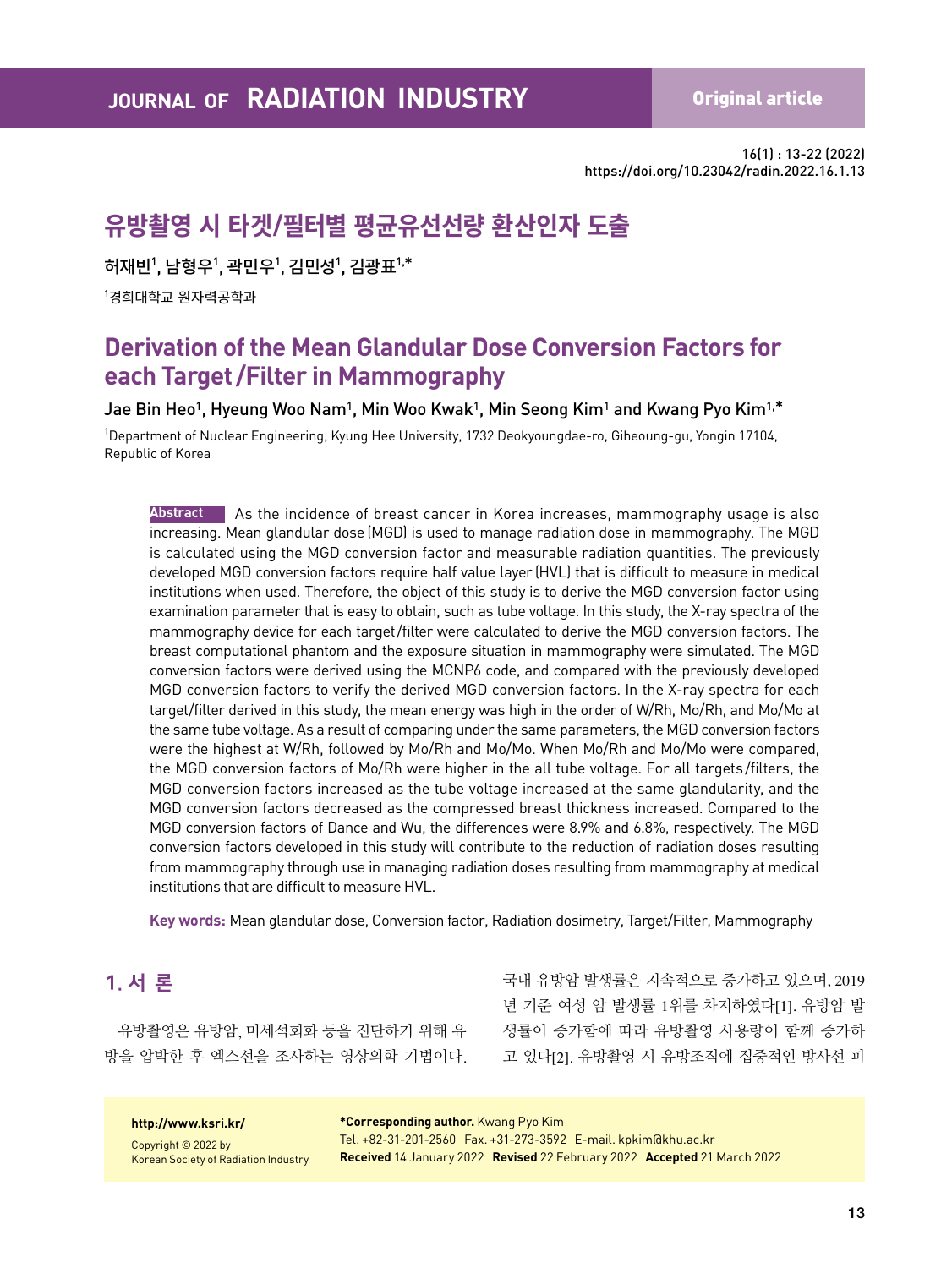폭이 발생한다. 유방조직은 방사선 감수성이 높은 조직이 기 때문에 피폭선량의 관리가 필요하다. 국내에서도 유 방촬영 시 방사선량 평가 관련 연구가 진행된 바 있다[3]. 방사선방호위원회(ICRP, International Commission on Radiological Protection)에서는 유방조직의 방사선 위해도 관리를 위해 평균유선선량을 사용할 것을 제시하였다[4]. 평균유선선량은 유선조직의 단위질량당 흡수된 에너지를 전체 유선조직에 대해 평균한 것으로 정의된다. 평균유선 선량은 측정이 불가능하기 때문에, 평균유선선량 평가 시 측정가능한 방사선량인 입사공기커마 및 조사선량과 평 균유선선량 환산인자를 사용하여 계산한다.

기존에 개발된 평균유선선량 환산인자는 대표적으로 Dance 등이 제시한 평균유선선량 환산인자와 Wu 등이 제 시한 평균유선선량 환산인자가 있다[5-9]. Dance의 평균 유선선량 환산인자는 엑스선의 반가층, 유선비율, 압박유 방두께를 사용하여 결정하며, Mo/Mo, Mo/Rh, W/Rh 등의 타겟/필터 사용에 따른 평균유선선량을 평가할 수 있다. Wu의 평균유선선량 환산인자는 엑스선의 반가층, 엑스 선의 관전압, 유선비율, 압박유방두께를 사용하여 결정하 며, Mo/Mo, Mo/Rh, Rh/Rh 타겟/필터 사용에 따른 평균유 선선량을 평가할 수 있다. Dance의 평균유선선량 환산인 자는 입사공기커마와 함께 사용하며, Wu의 평균유선선량 환산인자는 조사선량과 함께 사용한다.

Dance 및 Wu 등이 개발한 평균유선선량 환산인자를 사 용하기 위해서는 엑스선의 반가층에 대한 정보가 필요하 다. 유방촬영장치에서 발생하는 엑스선의 반가층을 측정 하기 위해서는 정밀하게 가공된 고순도의 알루미늄 차폐 체와 선량계가 필요하다. 이러한 측정장비들은 일반적인 의료기관에서 보유하고 있지 않기 때문에, 기존에 개발된 평균유선선량 환산인자는 의료현장에서 적용하기에 어려 움이 있다. 그리고 Dance 및 Wu 등이 개발한 평균유선선 량 환산인자는 유방의 최신 물질정보가 반영되어 있지 않 은 실정이다. 따라서 최신 물질정보를 반영하며, 의료기관 에서 고순도의 알루미늄 차폐체와 선량계 없이 평균유선 선량을 평가할 수 있도록 하는 새로운 평균유선선량 환산 인자 개발이 필요하다.

본 연구의 목표는 새로운 타겟/필터별 평균유선선량 환 산인자를 도출하는 것이다. 이를 위해 스펙트럼 계산 프 로그램을 사용하여 유방촬영장치에서 발생하는 타겟/필 터별 엑스선 스펙트럼을 도출하였다. 그리고 기존 연구를

참고하여 유방 선량평가모의체 및 유방촬영 시 피폭상황 을 전산모사하였다. 도출된 엑스선 스펙트럼과 전산모사 결과를 기반으로 MCNP6 전산코드를 사용하여 타겟/필터 별 평균유선선량 환산인자를 도출하였다. 그리고 평균유 선선량 환산인자를 검증하기 위해, 동일 조건 하에서 기 존의 평균유선선량 환산인자와 비교하였다.

#### 2. 재료 및 방법

#### 2.1. 유방촬영장치의 타겟/필터별 엑스선 스펙트럼 도출

평균유선선량 환산인자 도출을 위해 유방촬영장치의 타겟/필터별 엑스선 스펙트럼을 도출하였다. 엑스선 스펙 트럼을 도출할 타겟/필터를 선정하기 위해, 국내에 설치 된 유방촬영장치에서 사용 중인 타겟/필터를 조사하였다. 국내에 설치된 유방촬영장치에서 주로 사용하는 타겟 물 질은 몰리브덴(Mo), 로듐(Rh), 텅스텐(W)으로 나타났으 며, 필터 물질은 몰리브덴(Mo), 로듐(Rh), 은(Ag), 알루 미늄(Al)으로 나타났다[10]. 국내에서 사용 중인 타겟/필 터 중 사용비율이 높은 타겟/필터에 대한 스펙트럼을 도 출하기 위해 2018년 국내 유방촬영 진단참고수준 연구를 참고하였다. 국내 사용비율이 높은 타겟/필터는 Mo/Mo, W/Rh, Mo/Rh으로 나타났다[11]. 따라서 본 연구에서는 엑스선 스펙트럼 도출을 위한 타겟/필터로 Mo/Mo, W/Rh, Mo/Rh를 선정하였다.

선정한 타겟/필터에 대한 엑스선 스펙트럼 도출 시 의 학 물리 및 공학 연구소(IPEM, Institute of Physics and Engineering in Medicine)에서 개발한 SRS-78 엑스선 스 펙트럼 계산 프로그램을 사용하였다[12]. SRS-78 엑스선 스펙트럼 계산 프로그램은 타겟 물질, 필터 물질, 필터 두 께, 관전압, 양극 각도 등을 이용하여 엑스선 스펙트럼을 도출한다. 본 연구에서 사용한 타겟/필터별 필터 두께는 Dance 등의 연구를 참고하였다[6]. 엑스선관의 방사창 두 께 및 물질은 고광옥 등의 연구를 참고하여 0.8 mm 두께 의 베릴륨으로 설정하였다[13]. 양극 각도의 경우 엑스선 관 제조사 및 모델에 따라 상이하기 때문에 SRS-78 프로 그램의 기본값을 사용하였다. Table 1에는 엑스선 스펙트 럼 도출 시 사용한 타겟 물질, 필터 물질, 양극 각도, 필터 두께를 나타내었다.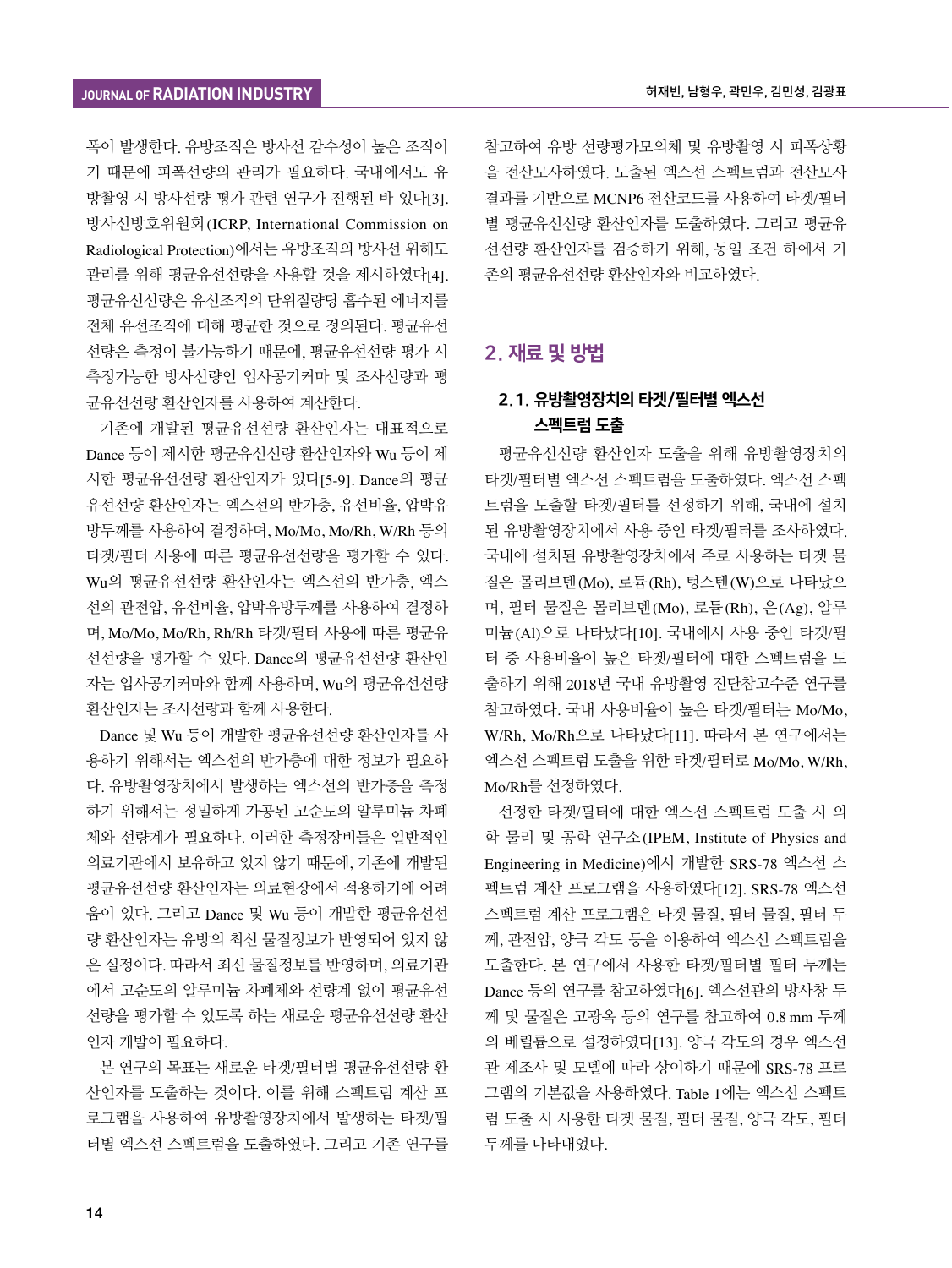| Target/Filter | Target material | Filter material | Anode angle  | Filter thickness |
|---------------|-----------------|-----------------|--------------|------------------|
| Mo/Mo         | Molybdenum      | Molybdenum      | Q٥           | $30 \mu m$       |
| Mo/Rh         | Molybdenum      | Rhodium         | Q٥           | $25 \mu m$       |
| W/Rh          | Tungsten        | Rhodium         | $12^{\circ}$ | $50 \mu m$       |

Table 1. Target, filter material, anode angle, and filter thickness used to derive the X-ray spectrum

Table 2. Material information of breast phantom by glandularity

| Material               |           | Glandularity $(\%)$ |           |           |            |  |  |
|------------------------|-----------|---------------------|-----------|-----------|------------|--|--|
| information            | 0.1       | 25                  | 50        | 75        | 100        |  |  |
| Density (g $cm^{-3}$ ) | 0.9501    | 0.9675              | 0.9850    | 1.0025    | 1.0200     |  |  |
| H                      | 11.399%   | 11.200%             | 11.000%   | 10.800%   | $10.600\%$ |  |  |
| C                      | 59.773%   | 53.150%             | 46.500%   | 39.850%   | 33.200%    |  |  |
| N                      | $0.702\%$ | 1.275%              | 1.850%    | 2.425%    | 3.000%     |  |  |
| $\Omega$               | 27.825%   | 34.025%             | 40.250%   | 46.475%   | 52.700%    |  |  |
| Na                     | $0.100\%$ | $0.100\%$           | $0.100\%$ | $0.100\%$ | 0.100%     |  |  |
| P                      | $0.000\%$ | 0.025%              | $0.050\%$ | 0.075%    | $0.100\%$  |  |  |
| S                      | $0.100\%$ | 0.125%              | 0.150%    | 0.175%    | 0.200%     |  |  |
| Cl                     | $0.100\%$ | $0.100\%$           | $0.100\%$ | $0.100\%$ | 0.100%     |  |  |

#### 2.2. 유방 선량평가모의체 및 유방촬영 시 피폭상황 전산모사

평균유선선량 환산인자 도출을 위해 유방 선량평가모 의체 및 유방촬영 시 피폭상황을 전산모사하였다. 유방 선량평가모의체 모사 시 Dance의 연구에서 사용된 기하 구조를 사용하였다[5]. 유방 선량평가모의체는 반지름이 8 cm인 반원기둥을 사용하여 압박된 형태를 모사하였다. 유선 및 지방 혼합조직을 가운데에 위치시켰으며, 흉벽 방향을 제외한 모든 바깥부분에 0.5 cm 두께의 지방조직 이 둘러싸고 있는 형태로 모사하였다. 유선조직 및 지방 조직의 최신 물질 정보를 반영하기 위해 국제방사선단위 측정위원회(ICRU, International Commission on Radiation Units and Measurements) 보고서 44에 제시된 지방조직과 유선조직의 물질 정보를 참고하였으며, 유선비율에 따른 혼합조직의 원소 구성비 및 밀도를 계산하였다[14]. Table 2에는 유방 선량평가모의체 전산모사 시 사용한 유선비 율별 혼합조직의 원소 구성비와 밀도를 나타내었다.

유방 선량평가모의체에 선원, 유방촬영 장치의 기하구 조 등을 고려하여 유방촬영 시 피폭상황을 전산모사하 였다. 일반적으로 유방촬영 장치에서 사용하는 초점-필 름 간 거리를 반영하여 선원으로부터 유방 지지대까지의 거리를 65 cm로 설정하였다. 선원은 유방촬영 장치에서 사용되는 0.3 mm의 초점 크기를 모사하기 위해 지름 0.3 mm의 구 선원으로 설정하였다. 콜리메이터의 기하구조 는 선원에서 방출되는 엑스선의 조사면적이 일반적으로 유방촬영에서 사용되는 유방지지대 상부에서  $18 \times 24 \text{ cm}^2$ 의 면적으로 조사되도록 설정하였다. 유방 압박패들의 물 질과 두께는 Dance 등의 연구를 참고하여 두께 2 mm의 폴리카보네이트로 설정하였다[6]. 선원에서 방출되는 엑 스선의 스펙트럼은 이전 단계에서 도출한 타겟/필터별 엑 스선 스펙트럼을 사용하였다. 유방 선량평가모의체와 유 방촬영 장치의 기하구조를 제외한 부분은 공기로 가정하 였다. 공기의 원소 구성비 및 밀도는 ICRU 보고서 37에서 제시한 값을 사용하였다[15].

#### 2.3. 몬테카를로 방법론 기반 평균유선선량 환산인자 도출 및 검증

몬테카를로 방법론 기반의 MCNP6 전산코드를 사용하 여 평균유선선량 환산인자를 도출하였다. 유방촬영 시 유 선조직이 피폭한 방사선량을 계산하기 위해 앞서 도출한 타겟/필터별 스펙트럼과 피폭상황 전산모사를 사용하였 다. 그리고 전산모사된 피폭상황에서의 입사공기커마를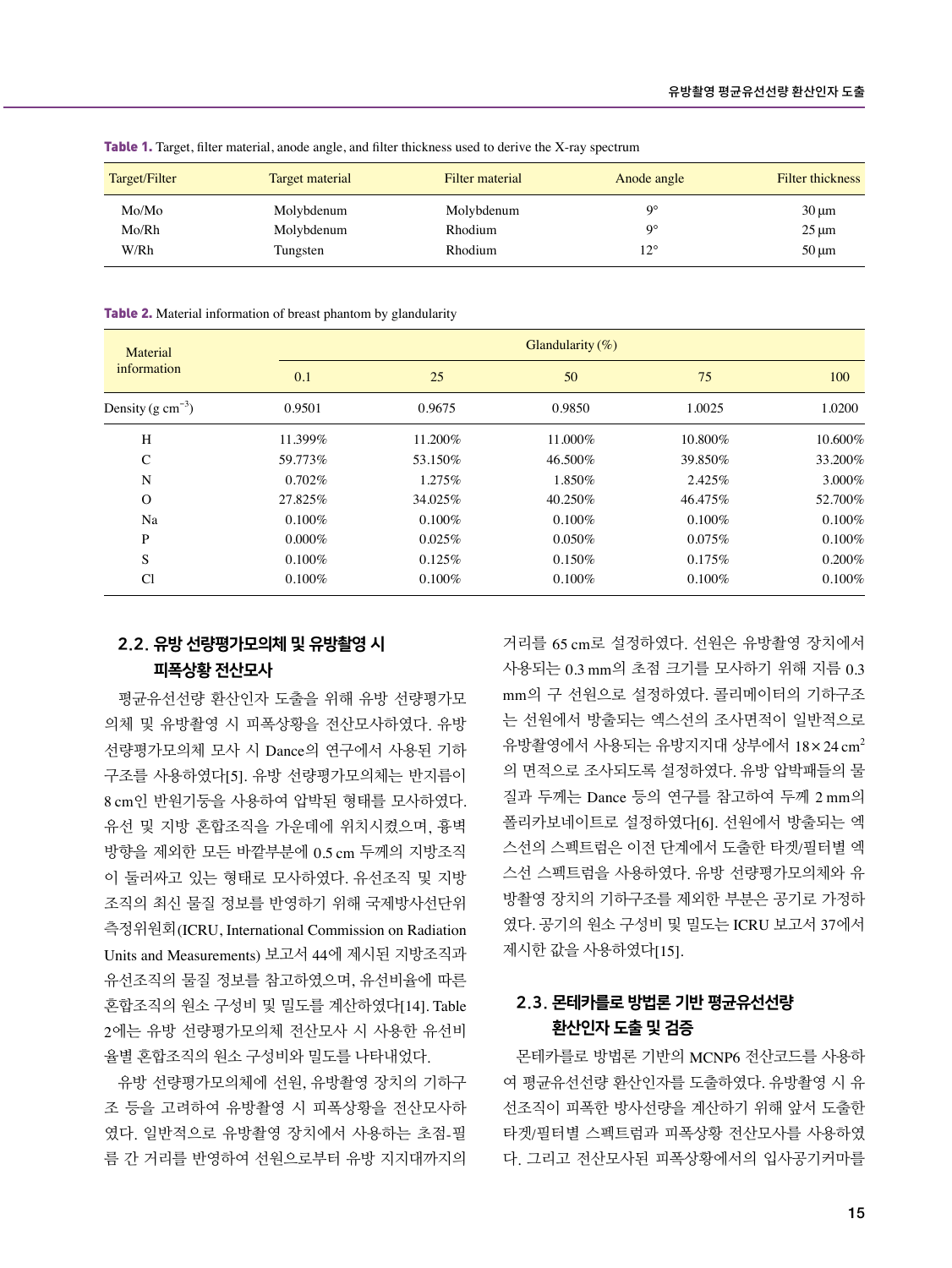

Fig. 1. The calculation point of the mean glandular dose in the case of simulation using MCNP6.

계산하기 위해 미국영상의학회(ACR, American College of Radiology)에서 제시하는 입사공기커마 측정지점에 이 온전리함을 모사하였다[16]. 도출한 평균유선선량 환산인 자를 기존에 개발된 평균유선선량 환산인자와 비교를 통 해 검증하였다.

Fig. 1에는 MCNP6 전산코드를 사용한 전산모사 시 유 선조직 흡수선량의 계산 지점을 나타내었다. 유선조직 에 흡수된 에너지를 계산하기 위해 유선과 지방 혼합조직 에 \*F6 Tally를 설정하였다. 에너지에 따라 유선 및 지방 조직에 흡수되는 에너지 비율이 변하는 것을 고려하였다. 유선 및 지방조직에 흡수되는 에너지 비율 변화 고려 시 Gholamkar 등의 연구에 제시된 수식을 통해 유방에 흡수 된 에너지 중 유선조직에 흡수된 에너지 비율을 계산하였 다[17]. 유선 및 지방조직의 질량에너지흡수계수는 ICRU 보고서 44에 제시된 값을 사용하였다[14].

Fig. 2에는 MCNP6 전산코드를 사용한 전산모사 시 입 사공기커마 계산 지점을 나타내었다. 입사공기커마 계산 지점 선정 시 미국 영상의학회에서 제시하는 입사공기커 마 측정법을 참고하였다[16]. 입사공기커마 계산 지점은 흉벽에서 4 cm 이격된 위치에서 이온전리함이 유방 압박 패들과 접하도록 설정하였다. 이온전리함 전산모사 시 반 지름 1.5 cm, 두께 2 mm의 공기를 설정하였다. 계산한 유 선조직의 흡수선량을 입사공기커마로 나누어 평균유선선 량 환산인자를 도출하였다.

평균유선선량 평가 시 사용할 수 있는 기존 평균유선선 량 환산인자는 Dance의 평균유선선량 환산인자와 Wu의 평균유선선량 환산인자가 있다[16,18,19]. 본 연구에서는



Fig. 2. The calculation point of the entrance air kerma in the case of simulation using MCNP6.

도출한 평균유선선량 환산인자를 검증하기 위해 Dance 및 Wu의 평균유선선량 환산인자와 동일 조건에서 비교하 였다[6,8,9]. Dance 및 Wu의 평균유선선량 환산인자를 결 정하기 위해서는 유방촬영 시 사용된 엑스선의 반가층 정 보가 필요하다. 따라서 동일한 반가층에 대한 평균유선선 량 환산인자를 비교하기 위해 본 연구에서 사용한 엑스선 스펙트럼의 반가층을 MCNP6 전산코드를 사용하여 계 산하였다. 본 연구에서 도출한 평균유선선량 환산인자와 Dance의 평균유선선량 환산인자 비교는 Mo/Mo, Mo/Rh, W/Rh에 대해 수행하였으며, Wu의 평균유선선량 환산인 자와 비교는 Mo/Mo, Mo/Rh에 대해 수행하였다.

#### 3. 결 과

본 연구에서는 유방촬영 시 타겟/필터별 평균유선선량 환산인자를 도출하였다. 이를 위해 유방촬영장치의 타겟/ 필터별 엑스선 스펙트럼을 도출하였으며, 유방 선량평가 모의체 및 유방촬영 시 피폭상황을 전산모사하였다. 그리 고 몬테카를로 방법론 기반의 전산코드를 사용하여 평균 유선선량 환산인자를 도출하였으며, 도출한 평균유선선 량 환산인자를 기존의 평균유선선량 환산인자와 비교하 여 검증하였다.

#### 3.1. 유방촬영장치의 타겟/필터별 엑스선 스펙트럼 도출 결과

Figs. 3~5에는 도출한 유방촬영장치의 타겟/필터 종류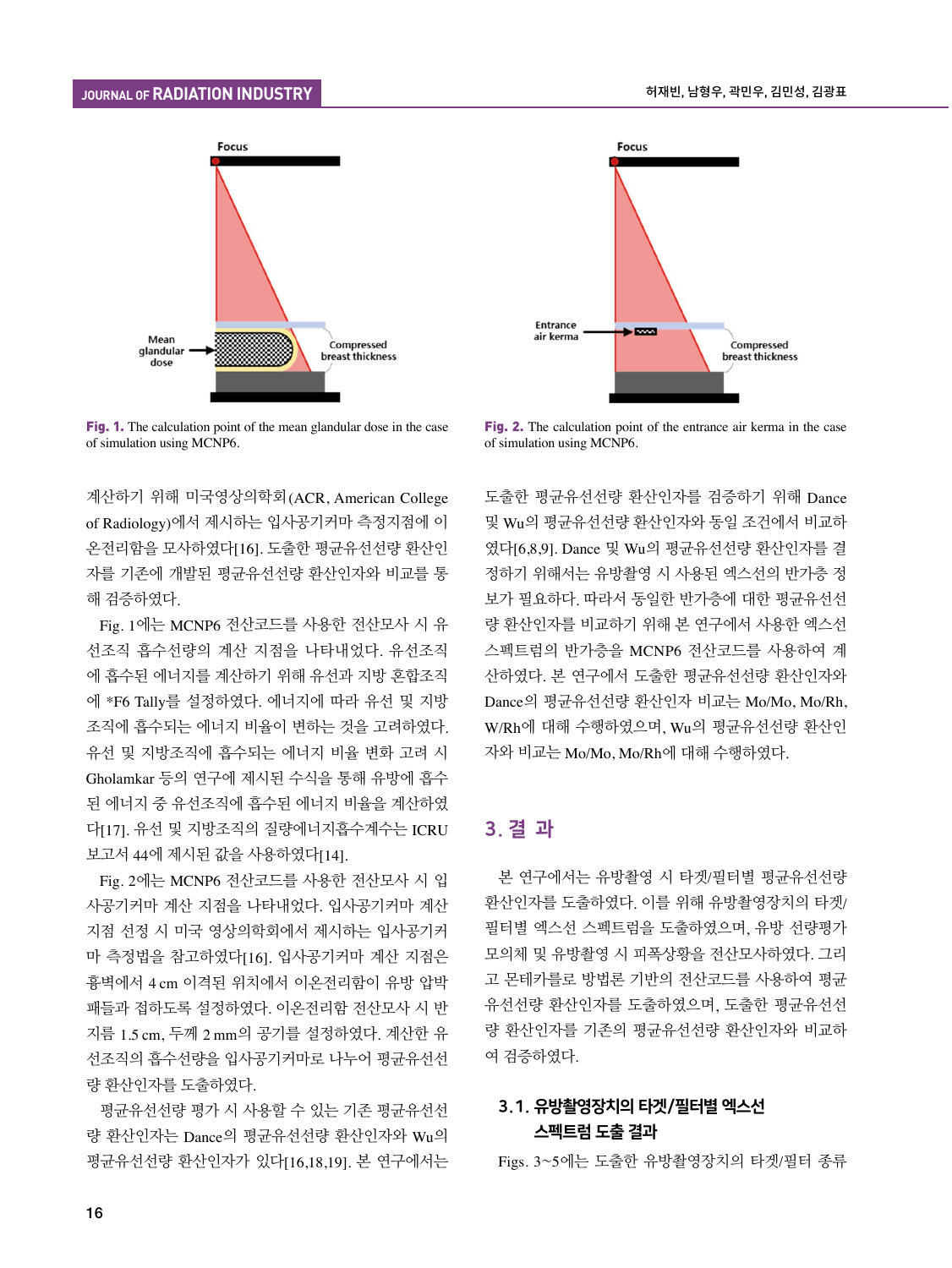

Fig. 3. X-ray spectrum derived using the SRS-78 (Mo/Mo).



Fig. 4. X-ray spectrum derived using the SRS-78 (Mo/Rh).



Fig. 5. X-ray spectrum derived using the SRS-78 (W/Rh).

별 엑스선 스펙트럼을 나타내었다. 몰리브덴 타겟을 쓰 는 Mo/Mo, Mo/Rh의 경우 17.5, 19.5 keV에서 높은 피크 가 발생하였다. 텅스텐 타겟을 쓰는 W/Rh에서는 약 10.0, 11.0 keV에서 피크가 발생하였다.

Mo/Mo, Mo/Rh, W/Rh의 스펙트럼 모두 특정 에너지에 서 급격한 감쇠가 나타났다. 몰리브덴 필터를 사용하는 Mo/Mo의 엑스선 스펙트럼은 약 20 keV 이상의 에너지 영 역부터 급격한 감쇠가 발생하였으며, 로듐 필터를 사용 하는 Mo/Rh, W/Rh의 엑스선 스펙트럼은 약 23 keV부터 급격한 감쇠가 발생하였다. 세 타겟/필터 모두 필터에 의

한 감쇠로 인하여 스펙트럼의 평균 광자 에너지가 증가하 였다. 관전압 30 kVp에서 Mo/Mo, Mo/Rh, W/Rh 타겟/필 터의 필터물질에 의한 감쇠 이전 엑스선 스펙트럼의 평 균 광자 에너지는 각각 13.7, 13.7, 11.2 keV였으며, 필터에 의한 엑스선 스펙트럼 경화 후 평균 광자 에너지는 각각 16.7, 17.6, 19.2 keV로 나타났다.

#### 3.2. 몬테카를로 방법론 기반 평균유선선량 환산인자 도출 및 검증 결과

Tables 3~5에는 본 연구에서 도출한 타겟/필터별 평균유 선선량 환산인자를 나타내었다. 본 연구에서는 도출한 평 균유선선량 환산인자를 Dance 및 Wu의 평균유선선량 환 산인자와 비교하였다[6,8,9]. Dance의 평균유선선량 환산 인자와 비교결과 Mo/Mo, Mo/Rh, W/Rh에 대해 각각 평균 상대오차는 7.3%, 10.0%, 8.6%로 나타났으며, 유선비율이 클수록 상대오차는 줄어드는 것으로 나타났다. 유선비율 50% 이하에서는 모든 관전압 및 압박유방두께에 대해 본 연구의 평균유선선량 환산인자가 Dance의 평균유선선량 환산인자보다 작게 나타났으며, 유선비율 75% 이상에서 는 일관된 경향성을 나타내지 않았다. 그리고 Wu의 평균 유선선량 환산인자와 비교 결과 Mo/Mo, Mo/Rh에 대해 각각 평균 상대오차는 6.9%, 6.7%로 나타났으며, 유선비 율 50%에서 상대오차가 가장 낮은 것으로 나타났다. 유선 비율 0.1%에서는 모든 관전압 및 압박유방두께에 대해 본 연구의 평균유선선량 환산인자가 Wu의 평균유선선량 환 산인자보다 낮게 나타났으며, 유선비율 75% 이상에서는 본 연구의 평균유선선량 환산인자가 더 크게 나타났다.

### 4. 고 찰

#### 4.1. 유방촬영장치의 타겟/필터별 엑스선 스펙트럼 분석

Mo/Mo, Mo/Rh에서 나타난 피크의 에너지는 몰리브덴 의 K각 특성엑스선 에너지와 일치하였다[20]. W/Rh에서 나타난 피크의 에너지는 텅스텐의 L각 특성엑스선 에너지 와 일치하였다[21,22]. W/Rh의 엑스선 스펙트럼에서 K 특 성 엑스선이 관찰되지 않은 이유는 인가전압인 30~50 kVp 에 의해 가속된 전자의 에너지가 텅스텐의 K 특성엑스선 에너지인 약 58 keV보다 낮기 때문으로 판단된다[23].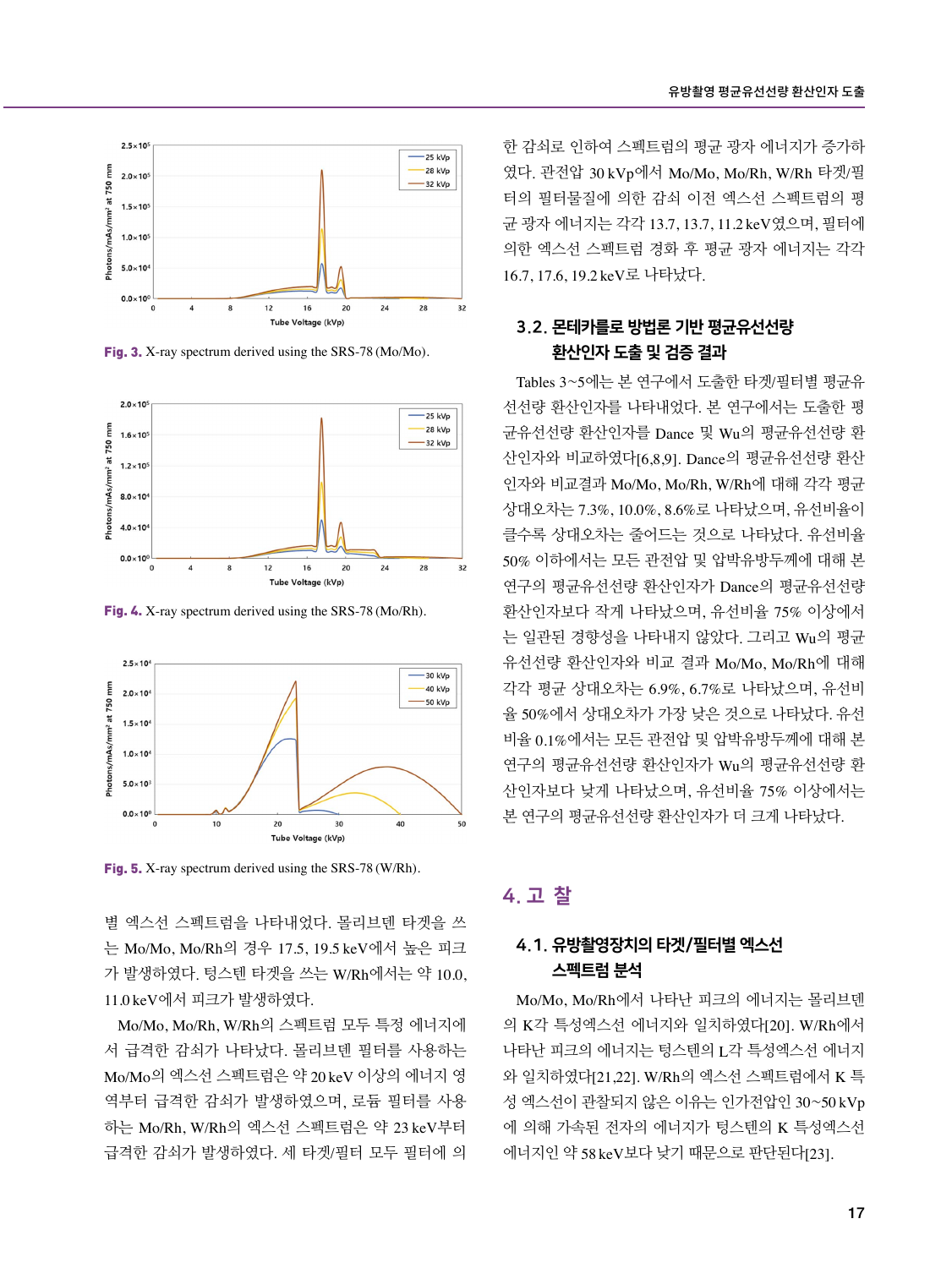#### Table 3. MGD conversion factor for Mo/Mo

| Glandularity | Compressed<br>breast     |       | Tube voltage (kV) |       |       |  |  |
|--------------|--------------------------|-------|-------------------|-------|-------|--|--|
| $(\%)$       | thickness<br>(cm)        | 25    | 28                | 30    | 32    |  |  |
|              | $\overline{c}$           | 0.357 | 0.343             | 0.330 | 0.317 |  |  |
|              | 3                        | 0.257 | 0.243             | 0.229 | 0.216 |  |  |
|              | 4                        | 0.197 | 0.184             | 0.171 | 0.159 |  |  |
| 0.1          | 5                        | 0.158 | 0.146             | 0.135 | 0.125 |  |  |
|              | 6                        | 0.130 | 0.120             | 0.110 | 0.102 |  |  |
|              | 7                        | 0.110 | 0.101             | 0.093 | 0.085 |  |  |
|              | 8                        | 0.095 | 0.087             | 0.080 | 0.074 |  |  |
|              | $\overline{c}$           | 0.305 | 0.384             | 0.369 | 0.355 |  |  |
|              | 3                        | 0.204 | 0.283             | 0.267 | 0.253 |  |  |
|              | 4                        | 0.149 | 0.219             | 0.204 | 0.190 |  |  |
| 25           | 5                        | 0.116 | 0.176             | 0.162 | 0.151 |  |  |
|              | 6                        | 0.095 | 0.145             | 0.134 | 0.123 |  |  |
|              | 7                        | 0.079 | 0.123             | 0.113 | 0.104 |  |  |
|              | 8                        | 0.068 | 0.107             | 0.098 | 0.090 |  |  |
|              | 2                        | 0.344 | 0.331             | 0.400 | 0.385 |  |  |
|              | 3                        | 0.240 | 0.226             | 0.297 | 0.282 |  |  |
|              | $\overline{\mathcal{L}}$ | 0.178 | 0.167             | 0.231 | 0.216 |  |  |
| 50           | 5                        | 0.140 | 0.130             | 0.187 | 0.173 |  |  |
|              | 6                        | 0.114 | 0.106             | 0.155 | 0.143 |  |  |
|              | 7                        | 0.096 | 0.089             | 0.131 | 0.121 |  |  |
|              | 8                        | 0.083 | 0.077             | 0.113 | 0.104 |  |  |
|              | 2                        | 0.371 | 0.358             | 0.345 | 0.414 |  |  |
|              | 3                        | 0.267 | 0.254             | 0.241 | 0.309 |  |  |
|              | $\overline{4}$           | 0.202 | 0.189             | 0.178 | 0.240 |  |  |
| 75           | 5                        | 0.161 | 0.150             | 0.139 | 0.195 |  |  |
|              | 6                        | 0.132 | 0.122             | 0.114 | 0.162 |  |  |
|              | 7                        | 0.111 | 0.103             | 0.095 | 0.137 |  |  |
|              | 8                        | 0.096 | 0.089             | 0.082 | 0.119 |  |  |
|              | 2                        | 0.400 | 0.385             | 0.372 | 0.359 |  |  |
|              | 3                        | 0.293 | 0.279             | 0.264 | 0.251 |  |  |
|              | $\overline{4}$           | 0.226 | 0.211             | 0.198 | 0.186 |  |  |
| 100          | 5                        | 0.182 | 0.169             | 0.157 | 0.147 |  |  |
|              | 6                        | 0.150 | 0.139             | 0.129 | 0.120 |  |  |
|              | 7                        | 0.127 | 0.117             | 0.109 | 0.101 |  |  |
|              | 8                        | 0.110 | 0.101             | 0.094 | 0.087 |  |  |

로듐의 질량감쇠계수가 약 20, 23 keV부터 급격히 증가하

| Glandularity | Compressed<br>breast | Tube voltage (kV) |       |       |       |  |
|--------------|----------------------|-------------------|-------|-------|-------|--|
| $(\%)$       | thickness<br>(cm)    | 25                | 28    | 30    | 32    |  |
|              | $\overline{c}$       | 0.401             | 0.387 | 0.372 | 0.359 |  |
|              | 3                    | 0.299             | 0.283 | 0.269 | 0.256 |  |
|              | 4                    | 0.233             | 0.218 | 0.204 | 0.191 |  |
| 0.1          | 5                    | 0.189             | 0.175 | 0.163 | 0.152 |  |
|              | 6                    | 0.156             | 0.145 | 0.134 | 0.124 |  |
|              | $\overline{7}$       | 0.133             | 0.123 | 0.113 | 0.105 |  |
|              | 8                    | 0.115             | 0.106 | 0.098 | 0.090 |  |
|              | $\overline{c}$       | 0.347             | 0.429 | 0.414 | 0.400 |  |
|              | 3                    | 0.243             | 0.323 | 0.307 | 0.292 |  |
|              | $\overline{4}$       | 0.180             | 0.255 | 0.239 | 0.224 |  |
| 25           | 5                    | 0.142             | 0.207 | 0.193 | 0.180 |  |
|              | 6                    | 0.116             | 0.173 | 0.160 | 0.148 |  |
|              | 7                    | 0.097             | 0.147 | 0.136 | 0.126 |  |
|              | 8                    | 0.084             | 0.128 | 0.118 | 0.109 |  |
|              | $\overline{c}$       | 0.386             | 0.374 | 0.440 | 0.424 |  |
|              | 3                    | 0.277             | 0.263 | 0.333 | 0.317 |  |
|              | $\overline{4}$       | 0.210             | 0.198 | 0.262 | 0.246 |  |
| 50           | 5                    | 0.168             | 0.157 | 0.215 | 0.200 |  |
|              | 6                    | 0.138             | 0.128 | 0.179 | 0.165 |  |
|              | 7                    | 0.116             | 0.108 | 0.152 | 0.141 |  |
|              | 8                    | 0.100             | 0.093 | 0.132 | 0.122 |  |
|              | $\overline{c}$       | 0.409             | 0.396 | 0.384 | 0.449 |  |
|              | 3                    | 0.301             | 0.286 | 0.272 | 0.341 |  |
|              | $\overline{4}$       | 0.231             | 0.217 | 0.205 | 0.269 |  |
| 75           | 5                    | 0.187             | 0.174 | 0.163 | 0.221 |  |
|              | 6                    | 0.154             | 0.143 | 0.133 | 0.185 |  |
|              | 7                    | 0.130             | 0.121 | 0.112 | 0.158 |  |
|              | 8                    | 0.113             | 0.104 | 0.097 | 0.137 |  |
|              | $\overline{2}$       | 0.435             | 0.420 | 0.406 | 0.393 |  |
|              | 3                    | 0.324             | 0.308 | 0.293 | 0.279 |  |
|              | 4                    | 0.253             | 0.238 | 0.223 | 0.211 |  |
| 100          | 5                    | 0.206             | 0.192 | 0.179 | 0.168 |  |
|              | 6                    | 0.171             | 0.159 | 0.147 | 0.137 |  |
|              | 7                    | 0.145             | 0.135 | 0.125 | 0.116 |  |
|              | 8                    | 0.126             | 0.117 | 0.108 | 0.100 |  |

#### 허재빈, 남형우, 곽민우, 김민성, 김광표

Table 4. MGD conversion factor for Mo/Rh

Mo/Mo의 엑스선 스펙트럼과 Mo/Rh, W/Rh의 엑스선 스펙트럼은 각각 약 20, 23 keV 이상의 에너지 영역부터 급격한 감쇠가 발생하였다. 각각의 스펙트럼에서 급격한 감쇠가 발생한 이유는 필터 물질로 사용되는 몰리브덴 및

기 때문인 것으로 판단된다. 20, 23 keV는 각각 몰리브덴 과 로듐의 K각 전자결합에너지에 해당한다[24].

필터에 의한 엑스선 스펙트럼의 경화는 W/Rh이 가장 큰 것으로 나타났다. 관전압 30 kVp를 기준으로 Mo/Mo, Mo/Rh, W/Rh의 필터적용 전후의 평균 광자 에너지를 비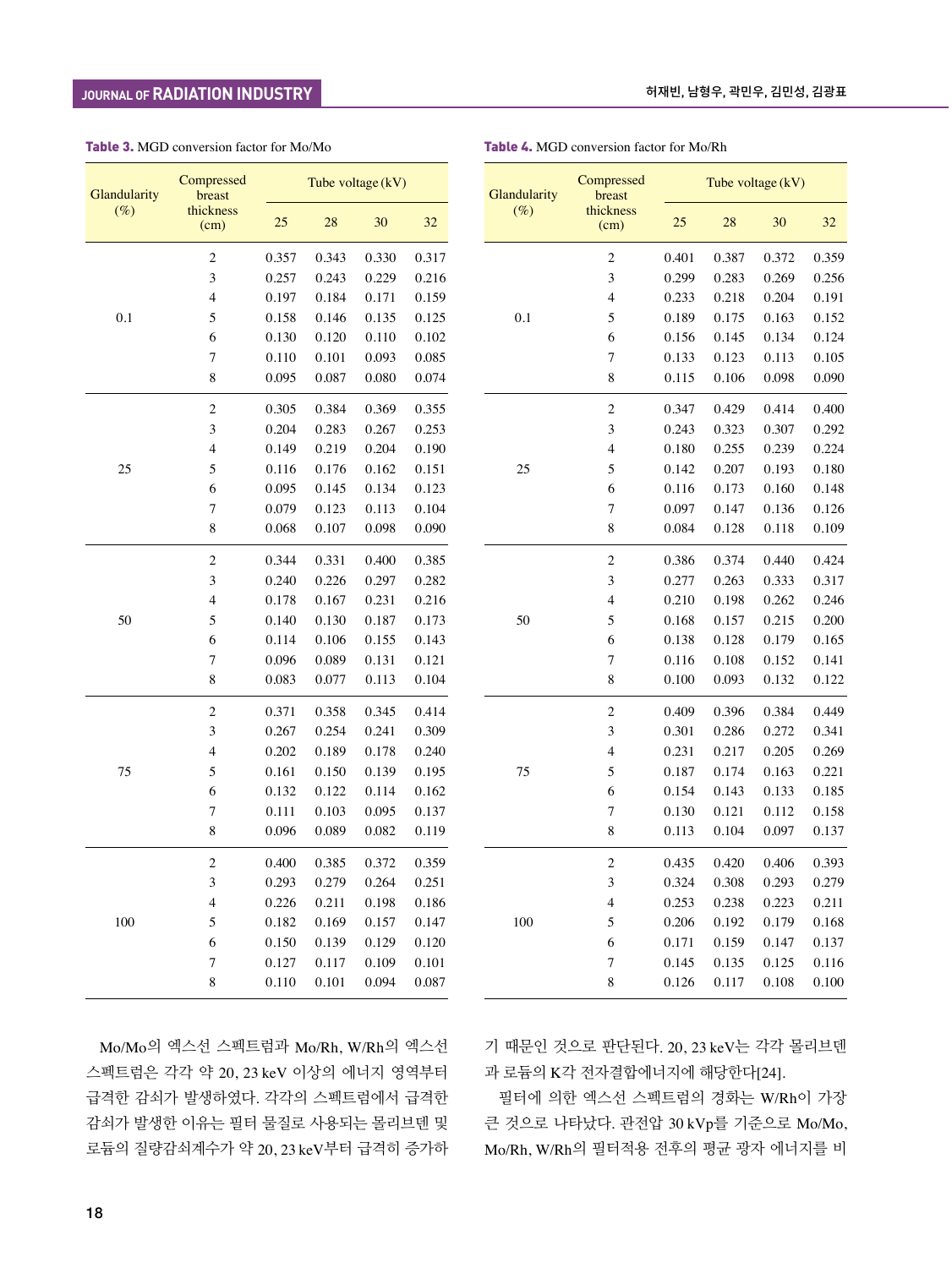| Glandularity | Compressed<br>breast | Tube voltage (kV) |       |       |       |       |
|--------------|----------------------|-------------------|-------|-------|-------|-------|
| $(\%)$       | thickness<br>(cm)    | 30                | 35    | 40    | 45    | 50    |
|              | $\overline{c}$       | 0.517             | 0.503 | 0.489 | 0.474 | 0.462 |
|              | 3                    | 0.407             | 0.390 | 0.373 | 0.357 | 0.343 |
|              | $\overline{4}$       | 0.328             | 0.310 | 0.294 | 0.278 | 0.264 |
| 0.1          | 5                    | 0.273             | 0.257 | 0.241 | 0.227 | 0.213 |
|              | 6                    | 0.232             | 0.216 | 0.202 | 0.189 | 0.177 |
|              | 7                    | 0.200             | 0.186 | 0.174 | 0.162 | 0.151 |
|              | 8                    | 0.175             | 0.162 | 0.151 | 0.140 | 0.131 |
|              | $\mathfrak{2}$       | 0.545             | 0.532 | 0.517 | 0.503 | 0.490 |
|              | 3                    | 0.434             | 0.419 | 0.401 | 0.385 | 0.370 |
|              | 4                    | 0.354             | 0.337 | 0.320 | 0.304 | 0.290 |
| 25           | 5                    | 0.298             | 0.282 | 0.266 | 0.250 | 0.237 |
|              | 6                    | 0.254             | 0.238 | 0.224 | 0.210 | 0.198 |
|              | 7                    | 0.219             | 0.205 | 0.192 | 0.180 | 0.169 |
|              | 8                    | 0.193             | 0.180 | 0.169 | 0.158 | 0.148 |
|              | $\overline{c}$       | 0.574             | 0.561 | 0.549 | 0.536 | 0.523 |
|              | 3                    | 0.467             | 0.450 | 0.434 | 0.417 | 0.402 |
|              | $\overline{4}$       | 0.384             | 0.366 | 0.350 | 0.333 | 0.320 |
| 50           | 5                    | 0.326             | 0.309 | 0.293 | 0.277 | 0.263 |
|              | 6                    | 0.281             | 0.265 | 0.251 | 0.236 | 0.223 |
|              | 7                    | 0.244             | 0.229 | 0.216 | 0.203 | 0.192 |
|              | 8                    | 0.215             | 0.202 | 0.190 | 0.178 | 0.167 |
|              | $\mathbf{2}$         | 0.601             | 0.587 | 0.574 | 0.562 | 0.550 |
|              | 3                    | 0.493             | 0.477 | 0.460 | 0.445 | 0.430 |
|              | $\overline{4}$       | 0.415             | 0.398 | 0.382 | 0.366 | 0.351 |
| 75           | 5                    | 0.353             | 0.336 | 0.320 | 0.306 | 0.291 |
|              | 6                    | 0.307             | 0.291 | 0.277 | 0.263 | 0.249 |
|              | 7                    | 0.267             | 0.253 | 0.241 | 0.228 | 0.216 |
|              | 8                    | 0.238             | 0.225 | 0.213 | 0.202 | 0.191 |
|              | $\overline{c}$       | 0.629             | 0.617 | 0.604 | 0.591 | 0.581 |
|              | 3                    | 0.528             | 0.512 | 0.495 | 0.480 | 0.465 |
|              | 4                    | 0.451             | 0.434 | 0.418 | 0.401 | 0.386 |
| 100          | 5                    | 0.389             | 0.372 | 0.357 | 0.342 | 0.327 |
|              | 6                    | 0.341             | 0.325 | 0.310 | 0.296 | 0.283 |
|              | 7                    | 0.300             | 0.284 | 0.271 | 0.259 | 0.247 |
|              | 8                    | 0.266             | 0.252 | 0.241 | 0.229 | 0.219 |

Table 5. MGD conversion factor for W/Rh

교하였을 때 W/Rh의 평균 광자에너지 증가량이 가장 높게 나타났다. Fig. 6에는 필터두께를 고려한 몰리브덴과 로듐 의 에너지별 감쇠계수를 나타내었다. 로듐 필터를 사용한 엑스선 스펙트럼의 평균 광자 에너지가 몰리브덴 필터를 사용한 엑스선 스펙트럼의 평균 광자 에너지보다 높은 이



Fig. 6. The attenuation coefficient in the low-energy of the Mo and Rh filters considering the thickness.

유는 저에너지에 대한 로듐의 감쇠계수가 더 크기 때문으 로 판단된다. 동일한 로듐 필터를 사용한 Mo/Rh 및 W/Rh 를 비교하였을 때, W/Rh의 엑스선 스펙트럼 경화가 큰 이 유는 해당 타겟/필터의 로듐 필터가 더 두꺼워 저에너지에 대한 감쇠가 더 많이 발생했기 때문으로 판단된다.

#### 4.2. 조건별 평균유선선량 환산인자 분석

동일 조건하에서 타겟/필터별 평균유선선량 환산인자 를 비교하기 위해 모든 타겟의 관전압 범위에 포함되는 30 kVp를 기준으로 비교하였다. 비교 결과 본 연구에서 도출한 평균유선선량 환산인자는 W/Rh에서 가장 높게 나 타났으며, 그 다음으로 Mo/Rh, Mo/Mo 순으로 높게 나타 났다. Mo/Rh과 Mo/Mo의 경우 평균유선선량 환산인자는 전체 관전압 범위에서 Mo/Rh이 더 높게 나타났다. 동일 한 조건에서 타겟/필터마다 평균유선선량 환산인자에 차 이를 보이는 이유는 타겟의 특성, 필터의 물질, 필터의 두 께에 의해 발생된 평균에너지와 엑스선 스펙트럼 차이 때 문인 것으로 판단된다.

모든 타겟/필터는 동일한 유선비율일 때 관전압이 증가 함에 따라 평균유선선량 환산인자가 증가하였으며, 압박 유방두께가 증가함에 따라 평균유선선량 환산인자가 감 소하였다. 압박유방두께가 두꺼울수록 평균유선선량 환 산인자가 낮게 나타나는 이유는 유방촬영 시 사용되는 저 에너지 엑스선의 특성으로 인하여 유방조직 내 깊이에 따 른 선량이 급격히 감소하기 때문으로 판단된다[25]. 평균 유선선량은 유선조직의 단위질량당 흡수된 에너지를 전 체 유선조직에 대해 평균한 값이다. 따라서 압박유방두께 가 증가함에 따른 유선조직 질량의 증가율이 유선조직 내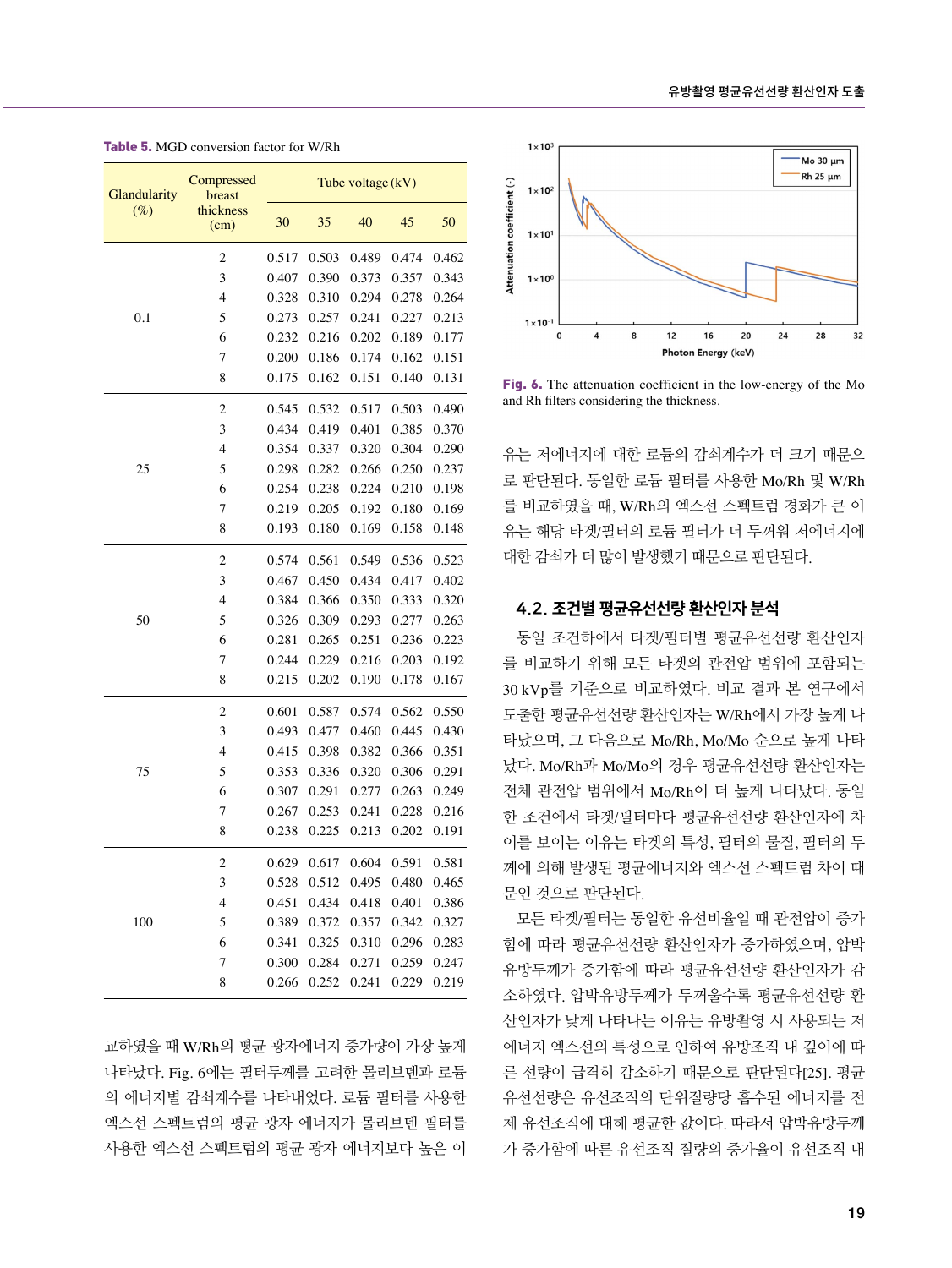| Category                  | This study          | Dance                                                          | Wu                         |  |
|---------------------------|---------------------|----------------------------------------------------------------|----------------------------|--|
| Material information      | <b>ICRU 44 [14]</b> | Hammerstein [25]                                               | Hammerstein [25]           |  |
| X-ray spectrum            | <b>SRS-78</b>       | Birch et al. $[26]$<br>Thilander-Klang [27]                    | Tucker <i>et al</i> . [20] |  |
| Cross-section information | ENDF/B-VI release 8 | Storm and Israel [28]<br>Hubbel [29]<br>Hubbel and Överbö [30] | Kinsey [31]                |  |
| Computational code        | MCNP <sub>6.0</sub> | Bespoke                                                        | <b>MCNP</b>                |  |

Table 6. Comparison of the methodology of deriving the MGD conversion factor in this study, Dance *et al*., Wu

흡수된 에너지의 증가율보다 크기 때문에, 압박유방두께 가 증가할수록 평균유선선량 환산인자가 감소하는 것으 로 판단된다.

본 연구의 평균유선선량 환산인자가 Dance 및 Wu의 평 균유선선량 환산인자와 차이가 발생하는 이유는 사용한 물질정보, 엑스선 스펙트럼, 반응단면적, 전산코드 등이 상이하기 때문으로 판단된다. Table 6에는 본 연구, Dance, Wu의 연구의 평균유선선량 환산인자 도출 방법론을 비 교하였다.

### 5. 결 론

국내 유방암 발생률이 증가함에 따라 유방촬영 사용량 이 함께 증가하고 있다. 유방조직은 방사선 감수성이 높 은 조직이기 때문에 방사선량의 관리가 필요하다. 기존에 개발된 평균유선선량 환산인자는 대표적으로 Dance 등이 제시한 평균유선선량 환산인자와 Wu 등이 제시한 평균유 선선량 환산인자가 있다. Dance 및 Wu 등이 개발한 평균 유선선량 환산인자는 최신의 물질정보가 반영되지 않았 으며, 엑스선의 반가층에 대한 정보가 요구된다. 본 연구 에서는 얻기 쉬운 검사조건을 사용하며, 최신 물질정보가 반영된 새로운 타겟/필터별 평균유선선량 환산인자를 도 출하였다.

본 연구에서는 SRS-78 엑스선 스펙트럼 계산 프로그램 을 사용하여 유방촬영 장치에서 발생하는 엑스선 스펙트 럼을 도출하였다. Mo/Mo, Mo/Rh 타겟/필터에서는 몰리 브덴의 K 특성엑스선에 해당하는 약 17.5, 19.5 keV에서 높은 피크가 발생하였다. W/Rh 타겟/필터에서는 텅스텐 의 L 특성엑스선에 해당하는 약 10.0, 11.0 KeV에서 피크

가 발생하였다. 그리고 몰리브덴 필터를 사용하는 Mo/Mo 의 엑스선 스펙트럼은 몰리브덴 K각 전자결합에너지에 해당하는 약 20 keV 이상의 에너지 영역부터 급격한 감쇠 가 발생하였으며, 로듐 필터를 사용하는 Mo/Rh, W/Rh의 엑스선 스펙트럼은 로듐의 K각 전자결합에너지에 해당하 는 약 23 keV부터 급격한 감쇠가 발생하였다.

SRS-78 스펙트럼 계산 프로그램을 사용하여 도출한 엑 스선 스펙트럼과 유방 선량평가모의체 및 유방촬영 시 피 폭상황 전산모사를 기반으로 몬테카를로 방법론 기반의 MCNP6 전산코드를 사용하여 평균유선선량 환산인자를 도출하였다. 관전압 30 kVp를 기준으로 비교한 결과 본 연구에서 도출한 평균유선선량 환산인자는 W/Rh에서 가 장 높게 나타났으며, 그 다음으로 Mo/Rh, Mo/Mo 순으로 높게 나타났다. Mo/Rh와 Mo/Mo의 경우 평균유선선량 환 산인자는 전체 관전압 범위에서 Mo/Rh이 더 높게 나타났 다. 모든 타겟/필터는 동일한 유선비율일 때 관전압이 증 가함에 따라 평균유선선량 환산인자가 증가하였으며, 압 박유방두께가 증가함에 따라 평균유선선량 환산인자가 감소하였다. 본 연구에서 도출한 평균유선선량 환산인자 는 Dance의 평균유선선량 환산인자와 비교 시 Mo/Mo, Mo/Rh, W/Rh에 대해 각각 7.3%, 10.0%, 8.6%의 평균 상 대오차를 나타냈으며, Wu의 평균유선선량 환산인자와 비 교 시 Mo/Mo, Mo/Rh에 대해 각각 6.9%, 6.7%의 평균 상 대오차를 나타냈다.

본 연구에서 개발한 평균유선선량 환산인자는 반가층 측정에 어려움이 있는 의료 현장에서 유방촬영에 의한 방 사선량 관리 시 활용될 수 있을 것이며, 최종적으로 유방 촬영 시 발생하는 환자선량의 저감화에 기여할 수 있을 것이다.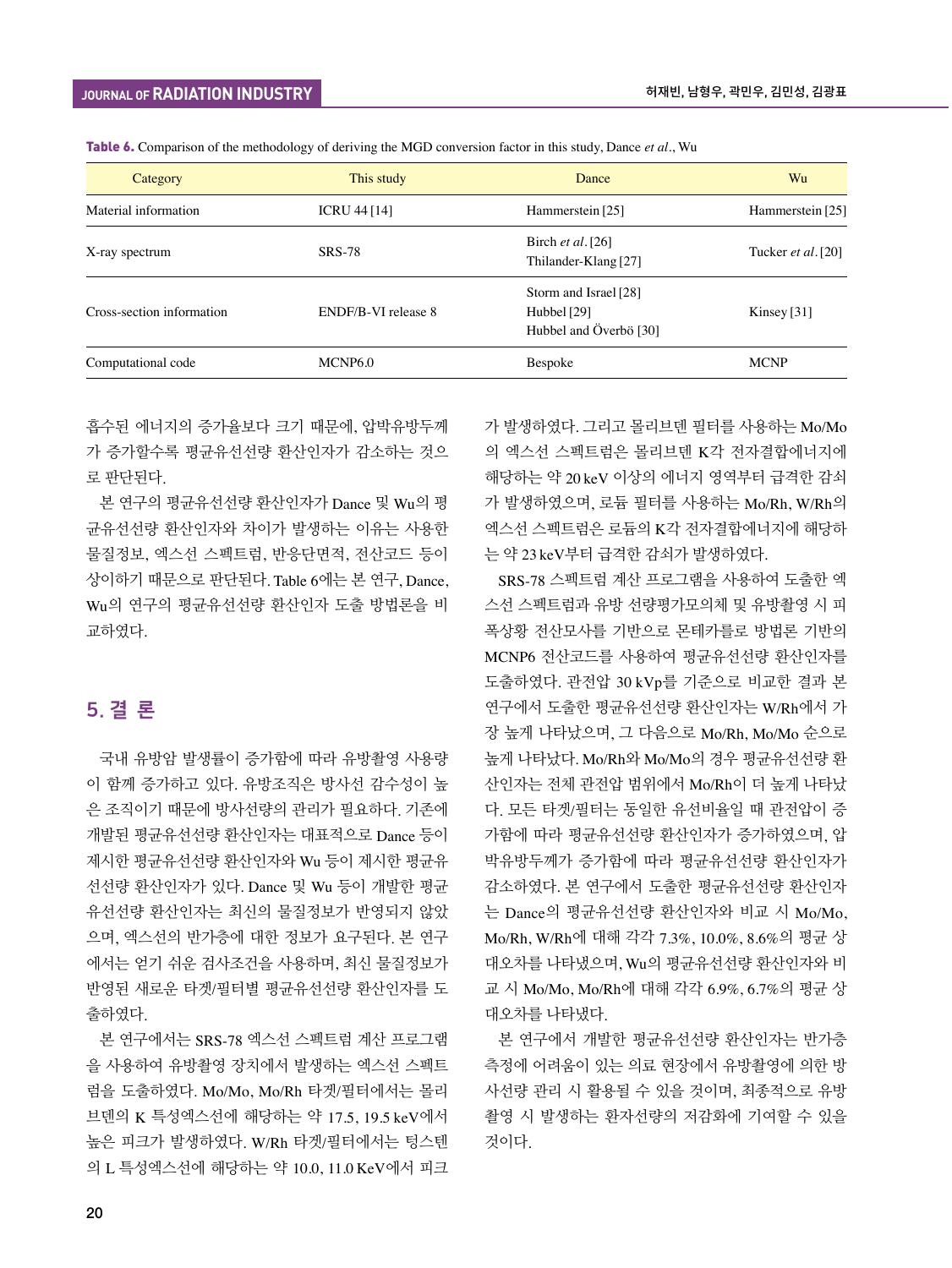### 사 사

본 연구는 원자력안전위원회의 재원으로 한국원자력안 전재단의 지원을 받아 수행한 원자력안전연구사업의 연 구결과입니다(No. 1805016).

#### 참고문헌

- 1. 국가암정보센터. Accessed 2022.01.01. [https://www.cancer.](https://www.cancer.go.kr/lay1/S1T639C641/contents.do) [go.kr/lay1/S1T639C641/contents.d](https://www.cancer.go.kr/lay1/S1T639C641/contents.do)o
- 2. 질병관리청. 2020. 의료방사선 이용에 따른 국민방사선량 평 가 연구.
- 3. Nam HW, Heo JB, Lee MY, Na HJ and Kim KP. 2021. Evaluation of Radiation Dose for Mammography and Analysis of National Diagnostic Reference Levels, *J. Radiat. Ind*. **15**(3):191-198. [https://doi.org/10.23042/radin.2021.15.3.](https://doi.org/10.23042/radin.2021.15.3.191)191
- 4. ICRP. 1987. Protection of the patient in nuclear medicine. ICRP Publication 52. Ann ICRP 17.
- 5. Dance DR. 1990. Monte-carlo calculation of conversion factors for the estimation of mean glandular breast dose. *Phys. Med. Biol*. **35**(9):1211-1219. [https://doi.org/10.1088/0031-](https://doi.org/10.1088/0031-9155/35/9/002) [9155/35/9/002](https://doi.org/10.1088/0031-9155/35/9/002)
- 6. Dance DR, Skinner CL, Young KC, Beckett JR and Kotre CJ. 2000. Additional factors for the estimation of mean glandular breast dose using the UK mammography dosimetry protocol. *Phys. Med. Biol*. **45**:3225-3240. [https://doi.org](https://doi.org/10.1088/0031-9155/45/11/308)/ [10.1088/0031-9155/45/11/308](https://doi.org/10.1088/0031-9155/45/11/308)
- 7. Dance DR, Young KC and van Engen RE. 2009. Further factors for the estimation of mean glandular dose using the United Kingdom, European and IAEA breast dosimetry protocols. *Phys. Med. Biol*. **54**:4361-4372. [https://doi.org/10](https://doi.org/10.1088/0031-9155/54/14/002). [1088/0031-9155/54/14/002](https://doi.org/10.1088/0031-9155/54/14/002)
- 8. Wu X, Barnes GT and Tucker DM. 1991. Spectral dependence of glandular tissue dose in screen-film mammography. *Radiology* **179**(1):143-148. [https://doi.org/10.1148/radiology](https://doi.org/10.1148/radiology.179.1.2006265). [179.1.2006265](https://doi.org/10.1148/radiology.179.1.2006265)
- 9. Wu X, Gingold EL, Barnes GT and Tucker DM. 1994. Normalized average glandular dose in molybdenum target-rhodium filter and rhodium target-rhodium filter mammography. *Radiology* **193**(1):83-89. [https://doi.org/10.1148/radiology](https://doi.org/10.1148/radiology.193.1.8090926). [193.1.8090926](https://doi.org/10.1148/radiology.193.1.8090926)
- 10. 식품의약품안전청. 2009. 유방촬영 엑스선의 특성평가를 위 한 연구.
- 11. 질병관리본부. 2018. 환자 촬영종류별 진단참고수준 마련: 유 방 및 일반촬영 12개 종류 추가.
- 12. Cranley K, Gilmore BJ, Fogarty GWA and Desponds L. 1997. Catalogue of diagnostic X-ray spectra and other data.

IPEM Report 78.

- 13. Ko KO, Park SH and Lee JK. 2004. Assessment of patient close in mammography using monte carlo simulation. *J. Nuclear Sci. Technol*. **41**:215-218. [https://doi.org/10.1080](https://doi.org/10.1080/00223131.2004.10875684)/ [00223131.2004.10875684](https://doi.org/10.1080/00223131.2004.10875684)
- 14. ICRU. 1989. Tissue substitutes in radiation dosimetry and measurement. ICRU Report 44.
- 15. ICRU. 1984. Stopping powers for electrons and positrons. ICRU Report 37.
- 16. Berns EA, Pfeiffer DE, Butler PF, Adent C, Baird R, Baker JA, Barke LD, Bassett LW, Dixon S, Hendrick RE, Monticciolo DL, Zuley ML, Zulkoski L, Sandrick J, Uzenoff RA, Zerhouni M, Boston M, Gress DA and Platt PL. 2018. Digital mammography quality control manual. American College of Radiology, Reston (VA).
- 17. Gholamkar L, Mowlavi AA, Sadeghi M and Athari M. 2016. Assessment of mean glandular dose in mammography system with different anode-filter combinations using MCNP code. *Iran J Radiol*. **13**(4):e36484. [https://doi.org/10.5812/](https://doi.org/10.5812/iranjradiol.36484) [iranjradiol.36484](https://doi.org/10.5812/iranjradiol.36484)
- 18. EC. 1996. European protocol on dosimetry in mammography. Office for official publications of the European communities.
- 19. NCRP. 2004. A guide to mammography and other breast imaging procedures. NCRP Report No. 149.
- 20. Tucker DM, Barnes GT and Wu XZ. 1991. Molybdenum target x-ray spectra: a semiempirical model. *Med. Phys*. **18**(3):402-407. [https://doi.org/10.1118/1.](https://doi.org/10.1118/1.596686)596686
- 21. Bearden JA and Buff AF. 1967. Reevaluation of x-ray atomic energy levels. *Rev. Mod. Phys*. **39**(1):125-142. [https://doi.](https://doi.org/10.1103/RevModPhys.39.125) [org/10.1103/RevModPhys.39.](https://doi.org/10.1103/RevModPhys.39.125)125
- 22. Wang X, Xu Z, Zhang L, Hu P and Shi X. 2014. Angular distribution of L x-ray emission from tungsten following photoionization. *Radiat. Phys. Chem*. **103**:213-215. [https://](https://doi.org/10.1016/j.radphyschem.2014.05.061) [doi.org/10.1016/j.radphyschem.2014.05.](https://doi.org/10.1016/j.radphyschem.2014.05.061)061
- 23. Tucker DM, Barnes GT and Chakraborty DP. 1991. Semiempirical model for generating tungsten target x-ray spectra. *Med. Phys*. **18**(2):211-218. [https://doi.org/10.1118/1.](https://doi.org/10.1118/1.596709)596709
- 24. Hubbell JH and Seltzer SM. 1995. Tables of x-ray mass attenuation coefficients and mass energy-absorption coefficients 1 keV to 20 MeV for elements  $Z=1$  to 92 and 48 additional substances of dosimetric interest. NISTIR 5632.
- 25. Hammerstein GR, Miller DW, White DR, Masterson ME, Woodard HQ and Laughlin JS. 1979. Absorbed radiation dose in mammography. *Radiology* **130**(2):485-491. [https://](https://doi.org/10.1148/130.2.485) [doi.org/10.1148/130.2.485](https://doi.org/10.1148/130.2.485)
- 26. Birch R, Marshall M and Ardran GM. 1979. Catalogue of spectral data for diagnostic x-rays. Scientific Report Series 30. Hospital Physicists Association, London.
- 27. Thilander-Klang A. 1997. Diagnostic quality and absorbed